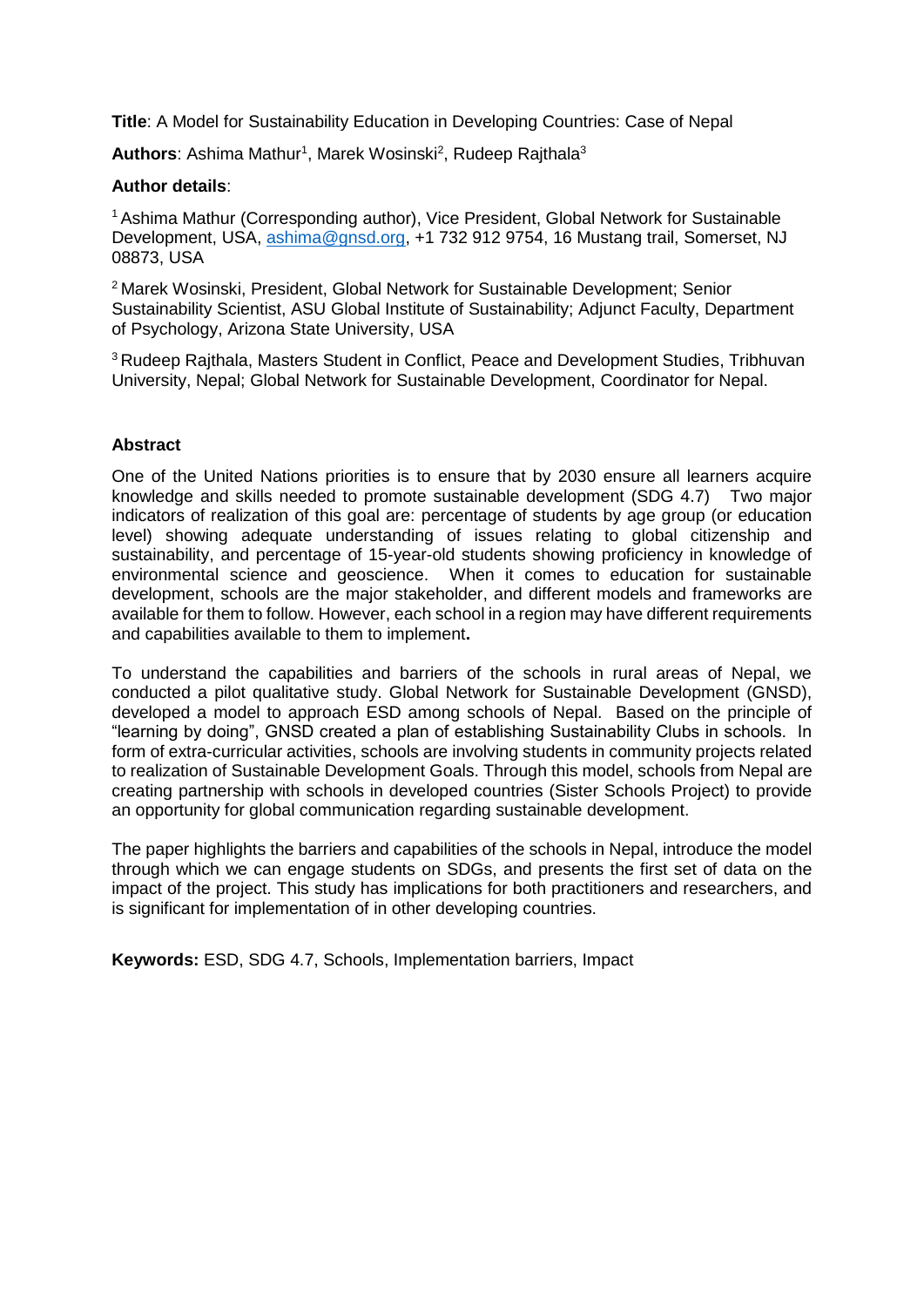### **Introduction**

The world faces significant, complex and interlinked development challenges. The speed and magnitude with which these challenges are accelerating in different parts of the world makes the situation not only critical but also requires immediate action to bring transformative changes (IPCC 2013; UNEP 2012). These global issues have an even greater impact on countries which are already struggling to meet the basic demands of its people. Public awareness, education, and training on sustainable development are considered as important tools to bring the desired change (UNESCO 2006). Education for Sustainable Development (ESD) is part of the 2030 Agenda as SDG 4.7 and is recognized as a key enabler of sustainable development and quality education.

Nepal is one of the 48 least developed country in the world, and like no other country suffers from many developmental issues (UNDP Nepal 2014). Risks related to natural disasters are also high. They may impact Nepal's growth trajectory, and requires action to ensure that sources of growth are resilient to climate changes (Ezemenari and Joshi 2019). Moreover, to improve its economy, it is essential to invest in human capital, especially through education (UNDP Nepal 2014). Poor quality of public education, and the disparity in access to educational resources are the two main problems facing Nepal's school education sector today. There are many schools in Nepal that have extremely poor infrastructure. The recent trend to create smart schools and smart learning environment seems on one side increase effects of education in developed countries, at the same time creating even bigger disparity in the access to education for children in developing countries. Without electricity, and connection to the internet, they are left behind.

To successfully implement ESD in Nepal, it is essential to understand the challenges, capabilities and existing approaches used by schools in facilitating education for sustainable development. Through this paper, we identify the barriers and capabilities of schools in Nepal for implementing ESD. The paper first reviews the literature for existing approaches used by schools for ESD. Then based on qualitative research, the work identifies the barriers and capabilities of schools in Nepal. On the basis of our results, we developed a framework for implementing ESD at various levels of education.

## **Review of Literature**

Long before the inception of the term 'Education for Sustainable development' (ESD), the curriculum for students included environmental education (EE). EE emerged in 1960s as a response to environmental problems associated with rapid industrialization, urbanization and consumerism. The objective of EE was to produce motivated, knowledgeable people concerning the environment, its problems, and their solution (Gough 2013) . However, with the emergence of more socioecological issues, environmental education appeared to be inadequate to address the complex multi-layered and interlinked problems (Kyburz-Gruber 2013). In 1992, UN Earth Summit in Rio de Janeiro, and subsequent Agenda 21 Report (World Commission on Environment and Development), reiterated the importance of education in achieving sustainability (Tilbury et al. 2002). The UN Decade of Education for Sustainable Development (UNDESD) was launched in 2005 with the goal to integrate knowledge about sustainable development into all aspects of education (UNESCO 2006)

ESD encompasses education for environmental, social and economic issues of the current world (Bolsch and Hauenschild 2006). ESD involves the development of attitude, skills, and knowledge allowing individuals to make informed choices, and develop solutions for the complex challenges present across boundaries (Bourn 2008; Reid 2002; Fien 2001; Gough 2006). ESD, as described in Chapter 36 of Agenda 21, considers four major goals: (1) improve basic education, (2) reorient existing education by addressing sustainable development, (3) develop public understanding, awareness, and (4) training.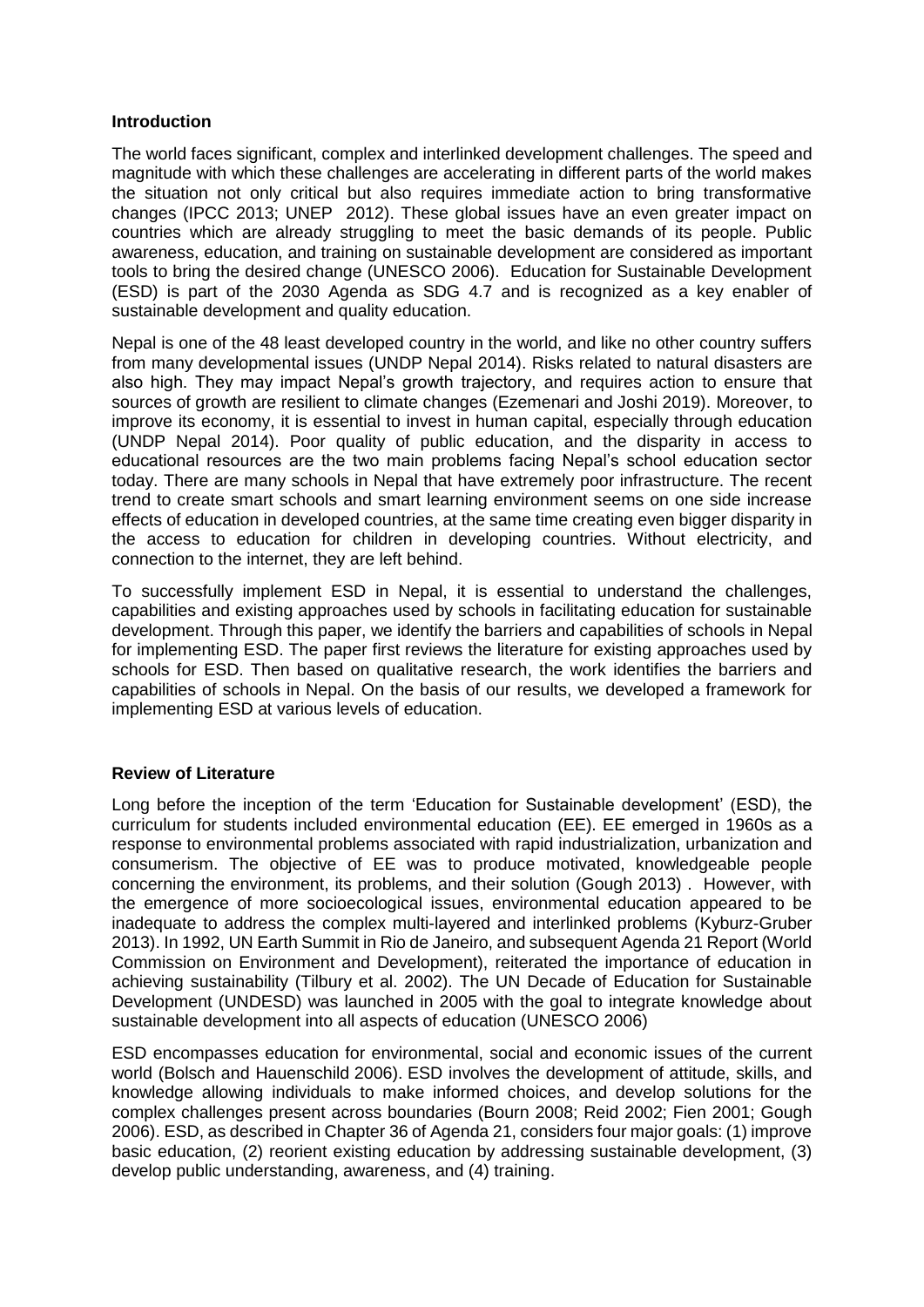From Millennium Development Goal (MDGs) to adopting Sustainable Development Goals in September 2015, education has always been part of the UN agenda (UN 2015 Report). However, the SDGs are more detailed and inter linked than MDGs. For example, SDG 4 on education that aims to "ensure inclusive and equitable quality education and promote life-long learning opportunities for all" consists of 10 targets. SDG 4.7 lays emphasis on education for sustainable development and global citizenship (GC) as overarching tools to meet target 4.7. ESD and GC are two different concepts (Mochizuki 2016), and so the work presented in this paper is only focused on ESD.

The implementation of ESD varies across the globe, and is a subject of study by many experts (Biasutti, De Baz and, Alshawa 2016; Egne 2014; Green and Somerville 2015; Olsson, Gericke and Chang Rundgren 2016). UNESCO (2014) broadly describes ESD to be interdisciplinary, holistic, value-driven, implementing critical thinking and problem solving. Many authors have studied the use of various pedagogical approaches in teaching students about sustainability (Scott 2008; Ketlhoilwe 2010; Jeronen, Palmberg and Yli-Panula 2017; Reid 2002; Tilbury 2011). ESD requires acquiring knowledge and developing solutions and so it seems that the traditional single directional system of education is insufficient (Didham and Ofei-Manu 2012a). The participatory active teaching methods (such as problem solving, discussions, fieldwork, experiments and project work) generate the interest in students, impacting both cognitive and affective learning (Scott 2008; Corney & Reid 2007; Jeronen, Palmberg and Yli-Panula et al. 2017). Some ESD pedagogies promote collaboration to solve real-world problems using multiple perspectives (McKeown and Hopkins 2010; Nolet 2016; Littledyke 2008).

Transdisciplinary approach has often been used in teaching ESD (Peterson and Warwick 2014). Green and Somerville (2015) described the materiality of local places as an essential part of sustainability education. They identified ESD practices within the four sets of relations: the materiality of school grounds; connections with local places; partnerships with community; and creative processes. Olsson, Gericke and Chang Rundgren et al. (2016), mentioned the role of teachers in articulating different ways of utilising the curriculum, and enacting pedagogies relating to complex global issues. Norden (2018) investigated the transdisciplinary teaching of ESD with a global dimension at an upper secondary school in Sweden. The study identified two main approaches to transdisciplinary teaching used by teachers. In one group teachers contributed to ESD, but struggled with the transdisciplinary aspect of ESD. In the other group teachers displayed ownership, and were able to reconceptualise the project as a whole. Monroe et al. (2016) identified two themes that most environmental education programs are focusing on: personal relevance and use of active and engaging teaching methods.

Mogren and Gericke (2017) conducted a study in Swedish schools, and identified principal quality criteria that could be important tools for schools intending to implement ESD. They combined the 26 identified quality criteria into four groups. The identified criteria were: interaction and school development; student centred education; cooperation with local society; and proactive leadership and continuity.

The above discussion proves, that the authors conceptualize ESD in a variety of ways (Reid 2002). ESD implementation is complex because of the many interlinked factors involved in the process of its implementation. Studies have explored the constraints faced by teachers in implementing ESD in schools, and these have been identified as complex conceptualizations of ESD, a lack of knowledge on ESD, over-crowded curriculum, lack of financial resources, lack of teaching competency, lack of expertise, attitude of leadership, low motivation among teachers, lack of support from the management, lack of time, and resources (Wright and Horst 2013; Filho 2000; Spiropoulou 2007; Reid and Petocz 2006; Kang 2019; Corney and Reid 2007; Effeney and Davis 2013; Borg et al. 2012; Summers, Childs and Corney 2005; Lee, Son, and Bang 2017).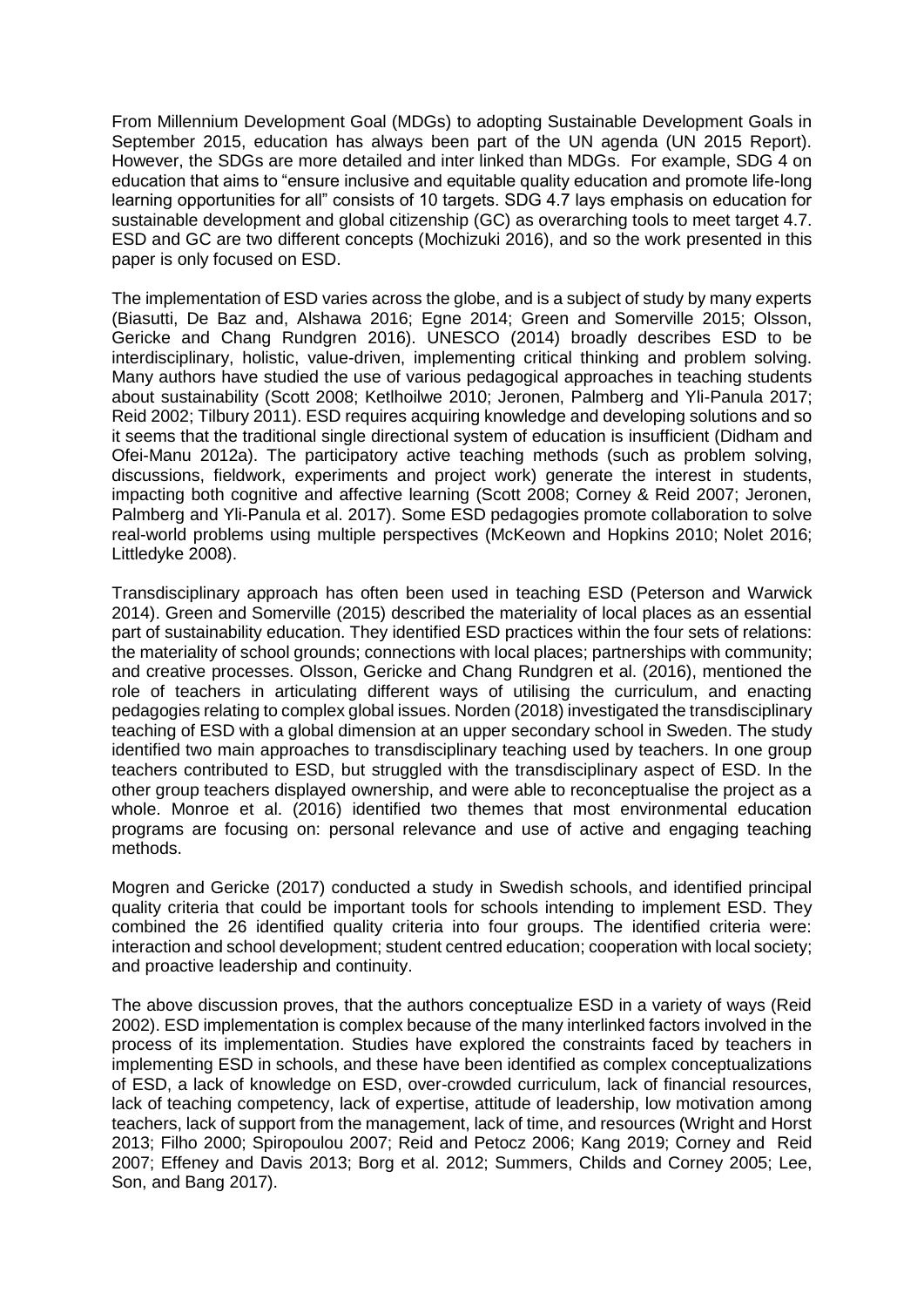# **Purpose of the study**

It seems that over time schools have witnessed a change in terminology and practices related to ESD. With the growing amount of literature and variety of pedagogical approaches, it is compelling to understand the challenges, capabilities, and the existing approaches the schools are using in facilitating education for sustainable development. Our study therefore attempts to describe the barriers and capabilities of Nepal schools in their efforts to implement ESD. Based on the pilot study we attempt to create a framework of key enablers, barriers and capabilities that should be considered by researchers in other regions of the developing world.

## **Method**

The objective of this work was to gain insight into the barriers and capabilities of schools in Nepal. The study uses qualitative approach which is often used to generate a deeper understanding of the topic under study (Mweti and Van Wyk, 2005) After the review of literature presented above, we designed a questionnaire consisting of seven open-ended questions. The respondents were school teachers and principals of schools in Nepal. A prior consent from the respondents was taken, and the confidentiality of all the respondents was maintained. The data were collected through a semi- structured interview method. Sample size of 15 respondents were interviewed over telephone for approximately 30 to 40 minutes. Comprehensive notes were taken, and summary of the discussion witch each the participant was made. The transcribed data were then analyzed for themes and codes using Atlas Ti., a software for qualitative study (Schurink, Fouché, and De Vos 2011). Across the entire research period, the biasness is avoided to the possible extent.

The questionnaire consisted of the following questions:

- 1. How long have you been working with this school?
- 2. Can you describe the needs of the school? Is there anything missing which you feel is essential for students?
- 3. How do you teach sustainability to students?
- 4. Can you tell us some of the activities which you do with the students?
- 5. Can you describe any social initiatives taken by the students?
- 6. Can you tell us the difficulties/issues you face in school especially in incorporating environmental/sustainability education?
- 7. Can you describe some of your strengths that can help in teaching sustainability?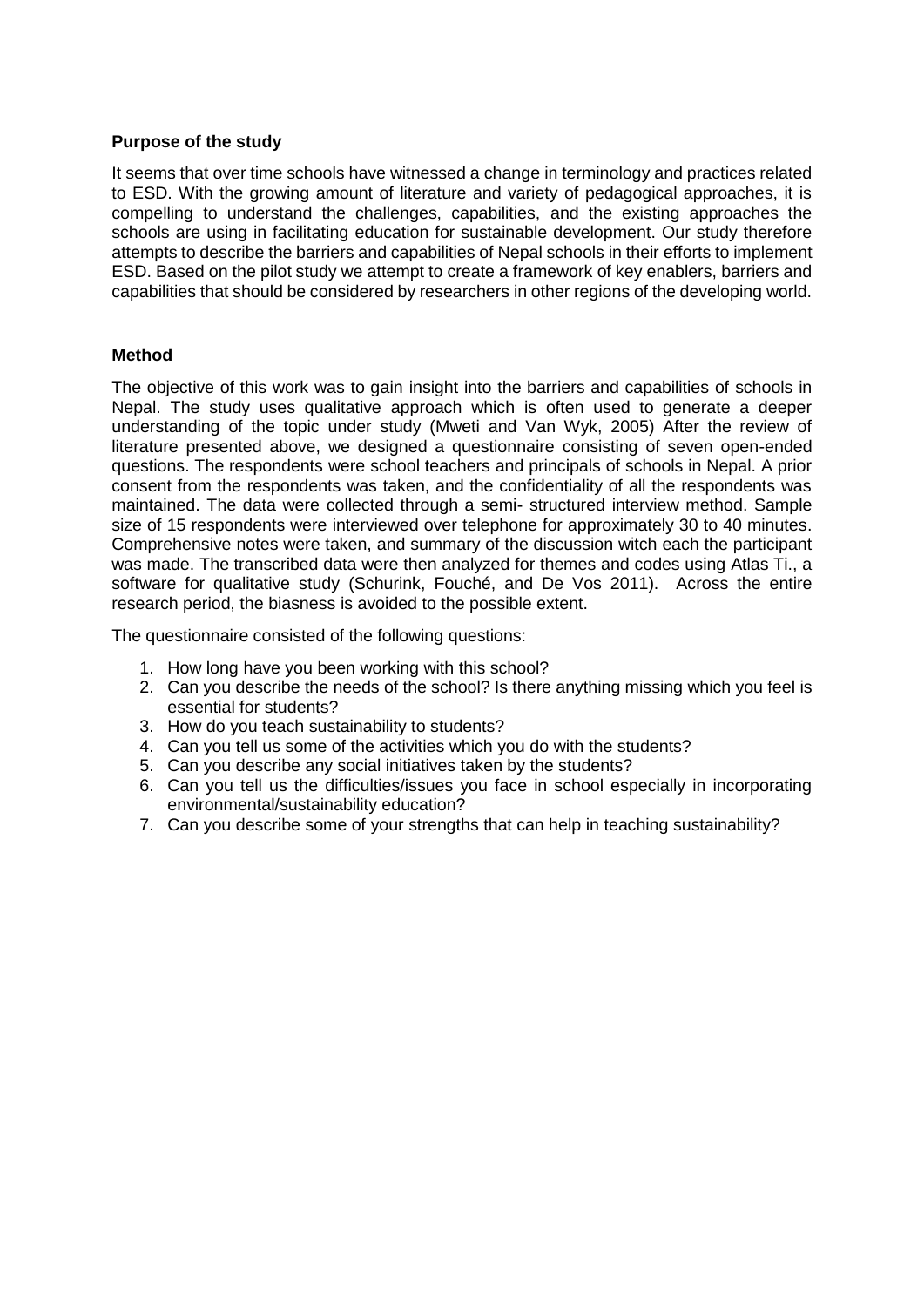#### **Results and Discussion**

### *Barriers to ESD implementation in Nepal Schools*

From the study we identified the barriers to ESD in Nepal schools (Table 1.). The barriers identified are grouped into four categories on the basis of the sequence in which they should be addressed. The barriers should be resolved as per the priority sequence mentioned below in Table 1(1 being resolved first and 4 being resolved at the end).

The first line of barriers which should be addressed first for successful ESD implementation are the inadequate infrastructure facilities. The schools lacked in benches -chairs, no proper sanitation facilities, lack practical labs, computers and internet.

The second line of barriers to be addressed is those present among the teachers. Focus on curriculum-based learning, lack of motivation, lack of time, limited access to information and resistance to change were some of the identified issues.

Among students, the barriers identified were- lack of awareness, poor financial background, focus only on scores, low job opportunities, migration to foreign countries, and lack of motivation.

The role of community is strong in practicing sustainability. Teachers reported that due low income, the people only expected financial support from any social initiatives taken by the school. Agrarian society, cultural differences and lack of awareness on sustainable practices were other issues reported by the teachers.

The identified barriers have varying level of complexity and interlinked to each other. To successfully implement any ESD program it is imperative to address these issues.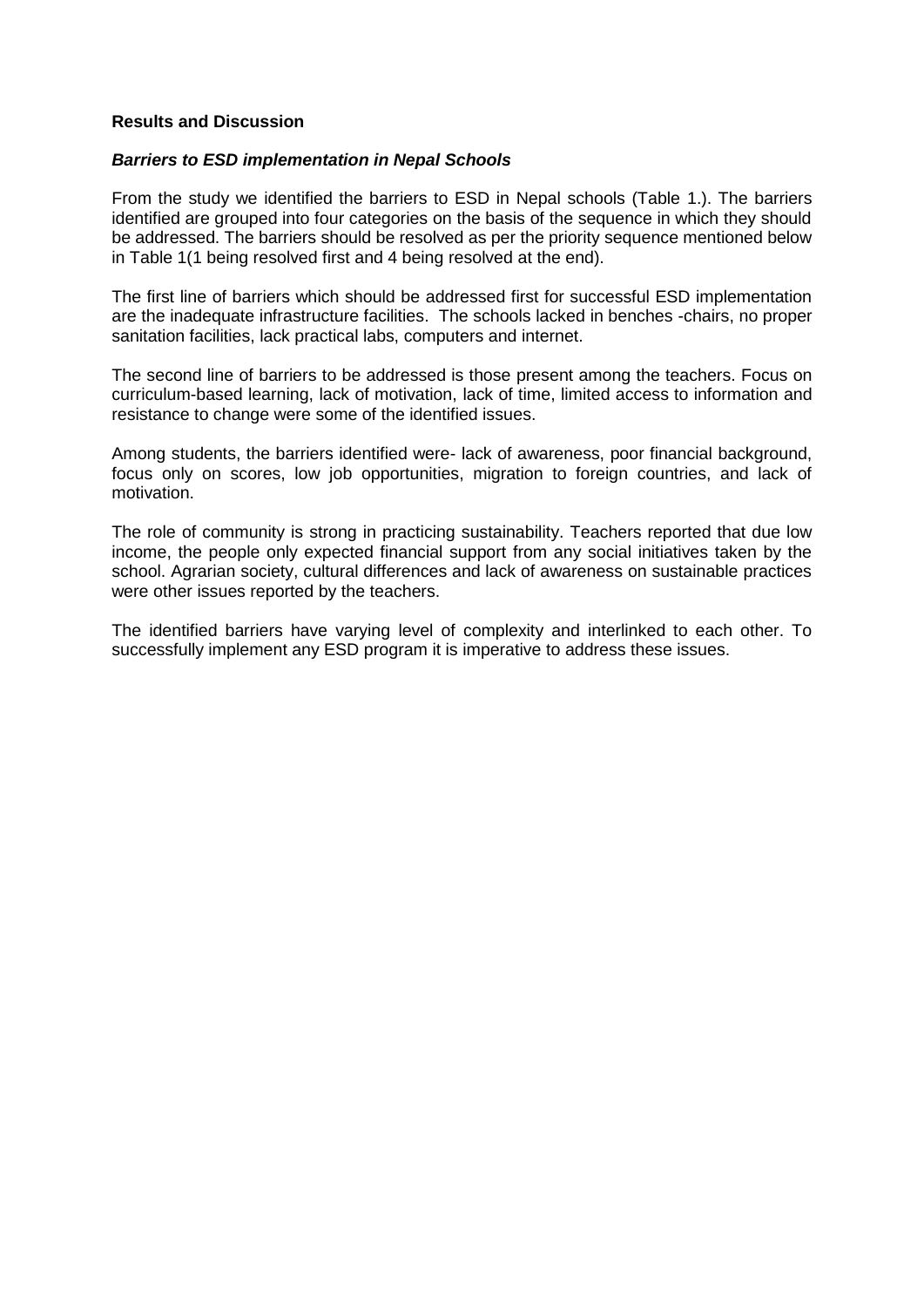| <b>Priority</b><br>Level | <b>Category</b>            | <b>Barriers</b>                                                                                                                                                                                                                                                                                                    | <b>Quotes from the interview</b>                                                                                                                                                                                                                                                                                                                                                                                                                                   |
|--------------------------|----------------------------|--------------------------------------------------------------------------------------------------------------------------------------------------------------------------------------------------------------------------------------------------------------------------------------------------------------------|--------------------------------------------------------------------------------------------------------------------------------------------------------------------------------------------------------------------------------------------------------------------------------------------------------------------------------------------------------------------------------------------------------------------------------------------------------------------|
| 1.                       | <b>School Organisation</b> | Lack of basic<br>1.<br>infrastructure<br>Low financial<br>2.<br>support<br>3.<br>Lack of<br>technology                                                                                                                                                                                                             | "Our school is unable to provide adequate<br>number of tables-benches, sports facilities,<br>and library to students."<br>"The number of students enrolled is<br>increasing and we don't have the adequate<br>student- teacher ratio. How can we ask our<br>teachers to do more than finishing the<br>syllabus?"<br>"We are striving hard to meet the basic<br>resources; we are only thinking about this.<br>How can we go beyond this issue?"                    |
| 2.                       | <b>Teachers</b>            | <b>Teachers</b><br>1.<br>skills/knowledge<br>2. Lack of faculty<br>training<br>3. No motivation<br>Lack of time<br>4.<br>5.<br>Crowded<br>curriculum and<br>traditional<br>teaching<br>practices<br>6. Lack of access<br>to information<br>on global issues<br>and<br>sustainability<br>7. Resistance to<br>change | "The teachers are teaching for more than 20<br>years, they don't want to change their<br>teaching methodology and the burden to<br>complete the syllabus is also there."<br>"The teachers are good by heart but they<br>need to know about the issues and current<br>trends. The problem is they are striving hard<br>to manage their resources at family front and<br>are not incentivised enough to do something<br>extra."                                      |
| 3.                       | <b>Students</b>            | No motivation<br>1.<br>2.<br>Lack of<br>awareness on<br>global issues<br>3. Low job<br>opportunities<br>4. Migration to<br>foreign<br>countries<br>Focus on tests<br>5.                                                                                                                                            | "Students want to perform well in exams and<br>move out of the country. They consider these<br>extra activities as a waste of time."<br>"The kids come from poor family background.<br>Many of them leave the school and work with<br>their parents in the field."<br>"These sustainability activities are treated as<br>a one day event, we do understand that it<br>should be practiced every day, it should be a<br>habit but there is no motivation to do so." |
| 4.                       | Community                  | 1. Poverty in the<br>community/Low<br>income families<br>2. Agrarian<br>3. Lack of<br>awareness<br>4. Traditional<br>mindset<br>Cultural<br>5.<br>differences                                                                                                                                                      | "The focus of parents is on earning money<br>and they don't want to waste their child's time<br>and money on education."<br>"Primarily the occupation of the parents is<br>agriculture and they want their kids to also<br>work in the fields."<br>"The community expects help in the form of<br>financial support and don't understand other<br>things."                                                                                                          |

Table 1: Barriers to ESD implementation in Nepal schools.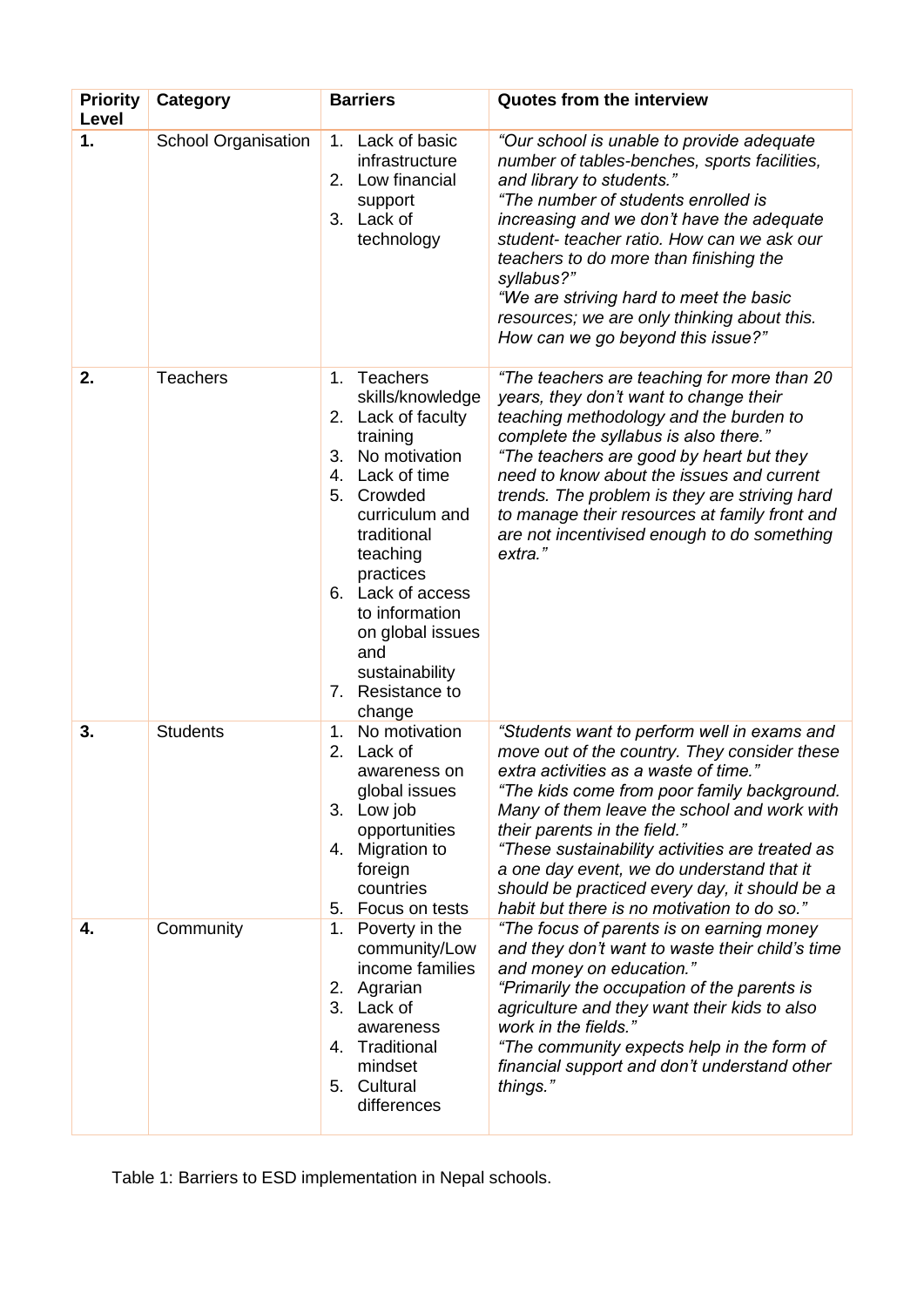# *Capabilities of Schools in Nepal*

A school should possess few capabilities in order to implement ESD in their schools. However, it is also essential to identify the unique capabilities the school already possess so as not to reinvent the wheel and waste resources on already existing capabilities. Through this study, we identified the unique capabilities possessed by schools in Nepal presented in Table 2.

One of the capability prevalent in Nepal school is the traditional knowledge present in the community and teachers on sustainability. The teachers said *"Our ancestors practiced sustainability through water conservation, recycling of waste and soil conservation. They lived a sustainable life with limited resources. However, it got lost over a period of time."*

The other capabilities identified during the study were cultural cohesiveness, teaching sustainable agricultural practices, vocational training programs, social cohesiveness, trust among people, close knit community, programs for affected parties of climate disasters, field visits, community interaction, and other extra-curricular activities.

| <b>Capabilities</b>                                                     | <b>Quotes from the interview</b>                                                                                                                                                                                                                                                                                                            |
|-------------------------------------------------------------------------|---------------------------------------------------------------------------------------------------------------------------------------------------------------------------------------------------------------------------------------------------------------------------------------------------------------------------------------------|
| <b>Traditional knowledge</b><br>on sustainability                       | "Our ancestors knew about preserving land, water and mother<br>earth but somehow that traditional knowledge is lost over a<br>period of time."<br>"We have traditional agricultural practices which we are again<br>practicing with students on their farms. This way we are able<br>to show them the benefits of sustainable agriculture." |
| <b>Vocational training</b><br>programs                                  | "Students are from poor financial background and look for job<br>opportunities. To meet their needs, we have developed<br>special programs in electrical, computer."                                                                                                                                                                        |
| Social cohesiveness,<br>respect, trust, close knit<br>community         | "We are a close-knit community and are ready to help each<br>other. We are running this school to serve the society-our<br>people."<br>"There is respect and trust in people for teachers. They<br>believe in us and we want to support them."                                                                                              |
| Developed programs<br>for affected parties of<br>climate disasters      | "Nepal has suffered from any climatic disasters which has<br>affected the people in many ways. The school with the<br>students has supported the impacted parties."<br>"We teach students about climate issues and associated<br>risks. We are the sufferers- it is important that we teach<br>students about it.'                          |
| Field visits, community<br>interaction, extra-<br>curricular activities | "We do understand that these field visits connect students to<br>the external environment and its importance."<br>"There are environmental day celebrations, eco clubs, literary<br>club, yoga club. But the problem is that sustainability is taken<br>as a celebration and is not practiced every day"                                    |
| Teaching sustainable<br>agricultural practices to<br>the students       | "Many students are from agricultural background and<br>teaching them about sustainable agricultural practices help<br>them to support their families. They also learn and practice it<br>at the same time."                                                                                                                                 |

Table 2: Identified capabilities of schools in Nepal.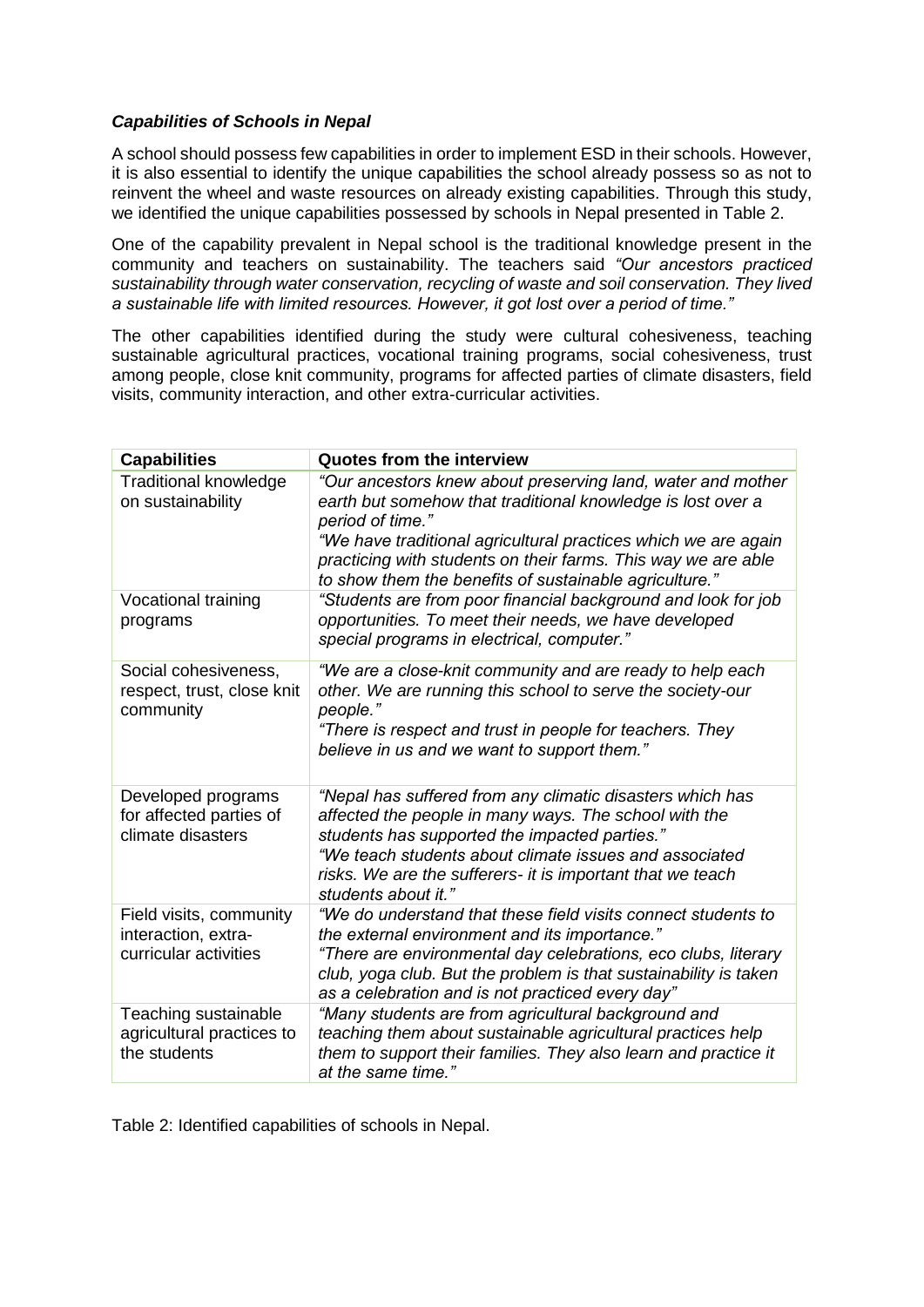### **Framework for implementation**

Sustainability education is interdisciplinary and expansive. Many authors have posited that one single delivery system of knowledge is not enough to develop the knowledge, skills, and values that support sustainable development (Reid 2002; Nolet, 2009).

To combat the complex challenges associated with ESD it is required to develop a strategic approach for ESD that entails programs for students, teachers, school management and the community. The conditions of every school are different and so it is implicit that the implementation of ESD will also vary. The approach described here is developed by keeping in mind the schools of Nepal.

The framework for implementation is described in Figure 1.



Figure 1: Implementation Model of ESD in schools

For implementation purpose we identified enablers as: technology, knowledge resource, infrastructure, resources (human and financial), school management, policies, international organisations, NGOs, and government bodies.

GNSD (over here the round ball) is the implementing body responsible for developing partnerships between schools through its Sister Schools Project and installing Sustainability Club in each school.

The schools under this implementation approach are classified into two broad categories - Developed and Developing on the basis of resources available.

*Developed school* has the adequate financial and human capital for implementing ESD in schools.

*Developing school* lacks the minimum/threshold level of financial and human capital to provide quality education and implement ESD in schools.

The model suggested here is based heavily on collaboration among the above type of schools with two basic objectives: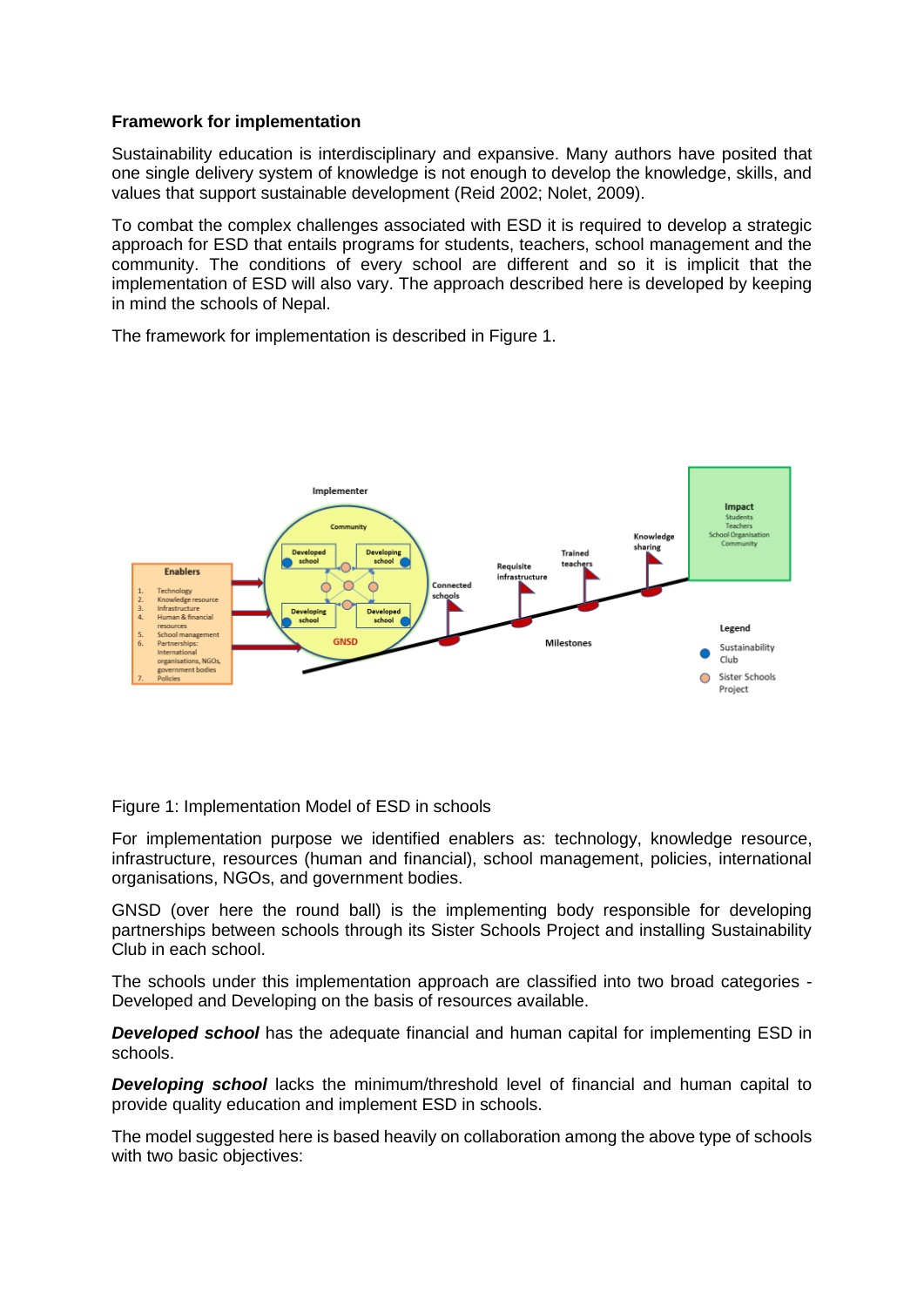- a. To support other schools which are unable to meet their basic requirements for quality education and
- b. To increase the knowledge in students about sustainability.

**Sustainability club**: Every school as part of this model will have a sustainability club. The club will consist of a group of students along with teachers as mentors. The students learn about SDGs, identify an issue related to SDGs in their school or community, develop and implement a solution for the identified issue.

*Sister schools project*: Sister schools project is to connect schools in different regions. Two schools can collaborate to meet the infrastructural needs of one of the schools. This school by providing resources to the school in turn is providing quality education to students. Through, sister schools project, students from two different sustainability clubs can also connect to exchange knowledge, skills and develop solutions.

Through these partnerships, the schools will be connected together leading to sharing of content and knowledge, better infrastructure facilities, and trained teachers. These outcomes are referred to as milestones in the figure 1 as they together lead to the desired impact on the different stakeholders involved in this project.

### *Impact on the participating schools*

**Students**: The students through sustainability club will develop the requisite knowledge and skills about SDGs and global issues. Students from schools supporting a developing school in Nepal may learn many things about different social, economic and cultural reality. Seeing results of their support they may develop a sense of purpose and prosocial motivation. They may learn how to organize social actions that are targeting the SDGs. Students from supported schools may improve quality of their education, gain new perspective on life, develop friendships across the borders, and develop the feeling of belonging to the global village. Students from different clubs when connected can work together will develop a sense of global citizenship. This process may help students feel empowered to engage in sustainability work and systemic transformation on a larger scale.

**School management, teachers:** Partnership among schools may significantly benefit both parties at many levels. The management, staff members can exchange and guide each other on developing solutions for the identified problems in their school and community. Such joint projects can enhance the skills and knowledge of the teachers. Though, sister schools project, the social and infrastructural barriers identified previously in this study can also be addressed. The schools can be leaders in sustainability education and can set example for others.

*Community*: As part of this project, students are required to apply their learning in a community-based setting this will increase the awareness among the community members and also reap tangible benefits to the community.

## **Conclusions**

Education for sustainable development is complex and interdisciplinary, and makes its implementation arduous. As discussed above, ESD should enable learners to not only gain knowledge and skills, but to bring the desired transformative change. To get the anticipated results through education, it is essential that students embrace sustainability in every realm of life.

The present study has attempted to understand the barriers and capabilities of Nepal schools for ESD implementation. The results indicate that although some schools have progressed in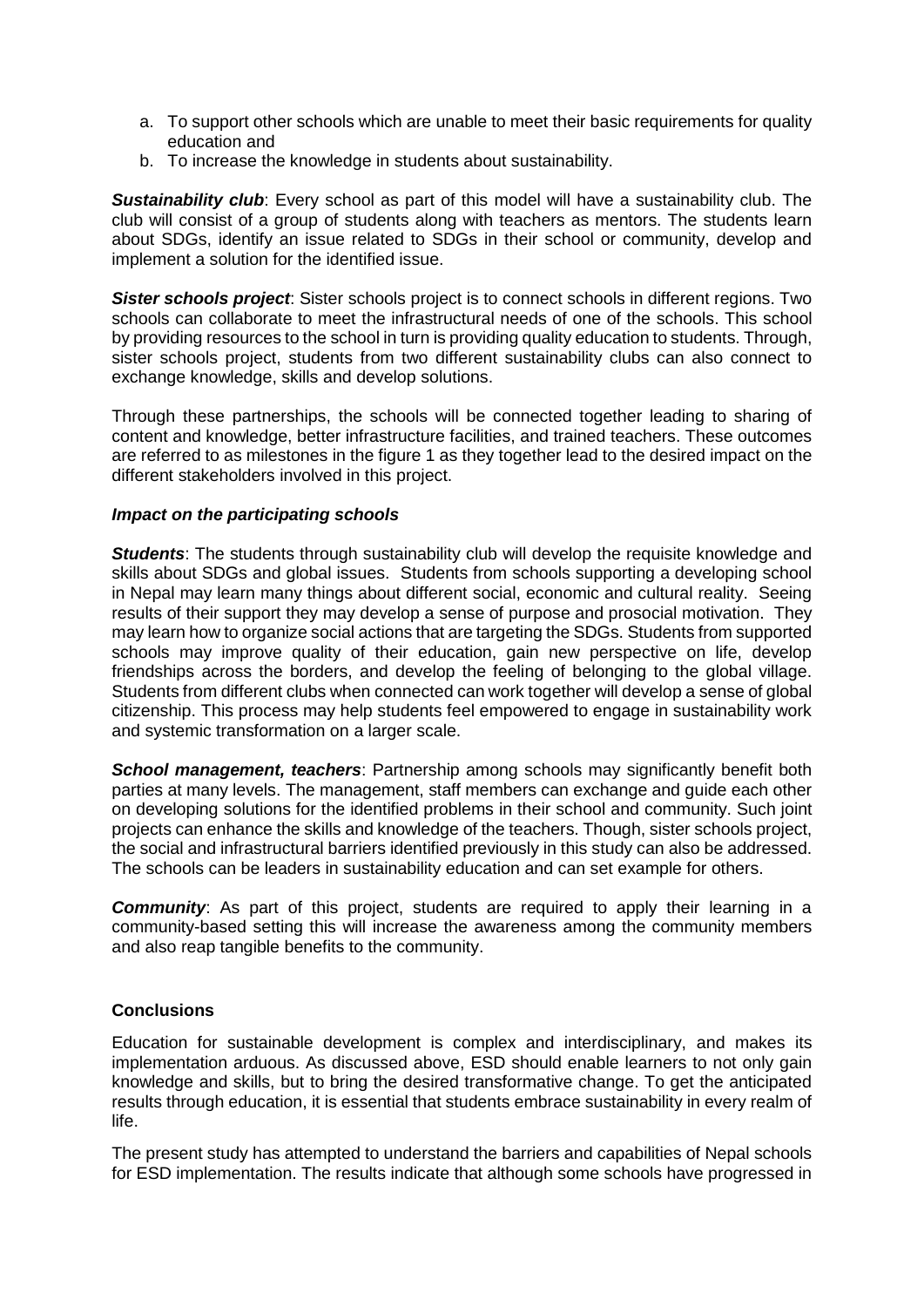attempting to implement ESD using approaches like field visits, project work, competitions etc, many are still struggling to support the basic requirements to provide quality education.

Traditional knowledge of the environment and community cohesiveness have been identified as the two main areas of strength. The model suggested is based after understanding the barriers and capabilities of Nepal schools and is mutually beneficial to both the school categories. The approach will empower the learners to collaborate, attain knowledge and provide solutions to global challenges.

The findings of this work may be of interest to school management, teachers and researchers for implementing ESD in schools.

#### **References**

Biasutti, M., De Baz, T., and Alshawa, H. 2016. "Assessing the infusion of sustainable principles into university curriculum." Journal of Teacher Education for Sustainability 18(2): 21- 40.

Bolsch, D., and Hauenschild, K. 2006. "From environmental education to Education for Sustainable Development in Germany." Environmental Education Research 12(1): 7 18.

Borg, C., Gericke, N., Höglund, H., Bergman, E. 2012. "The barriers encountered by teachers implementing education for sustainable development: Discipline bound differences and teaching traditions." Res. Sci. Technol. Educ. 30: 185–207.

Bourn, D. 2008. "Education for Sustainable Development in the UK: Making the Connections Between the Environment and Development Agendas." Theory and Research in Education 6 (2): 193–206.

Corney, G., and Reid, A. 2007. "Student teachers learning about subject matter and pedagogy in education for sustainable development." Environmental Education Research 13(1): 33-54.

Didham, R. J., and Ofei-Manu, P. 2012 a. "Education for Sustainable Development Country Status Reports: An Evaluation of National Implementation during the UN Decade of Education for Sustainable Development (2005- 2014) in East and Southeast Asia." Hayama, Japan.

Effeney, G., and Davis, J. 2013. "Education for Sustainability: A Case Study of Pre-service Primary Teachers Knowledge and Efficacy." Aust. J. Teach. Educ. 38.

Egne, R. M. 2014. "Representations of the Ethiopian multicultural society in secondary teacher education curricula." Journal of Teacher Education for Sustainability 16(1): 54 -75.

Ezemenari, K. M., and Joshi, N. K. 2019. "Nepal Development Update: Investing in People to Close the Human Capital Gap (English)." Washington, D. C.: World Bank Group.

Fien, J. 2001. "Education for Sustainability: Reorienting Australian schools for a sustainable future." Tela series. Fitzroy, Victoria: Australian Conservation Foundation.

Filho, L. 2000. "Dealing with misconceptions on the concept of sustainability." Int. J. Sustain. High. Educ.1: 9 -19.

Gough, A. 2006. "Working at the margins of sustainability: Implementing ESD in Victorian government schools." Paper presented at the University of Bath Centre for Research in Education and the Environment.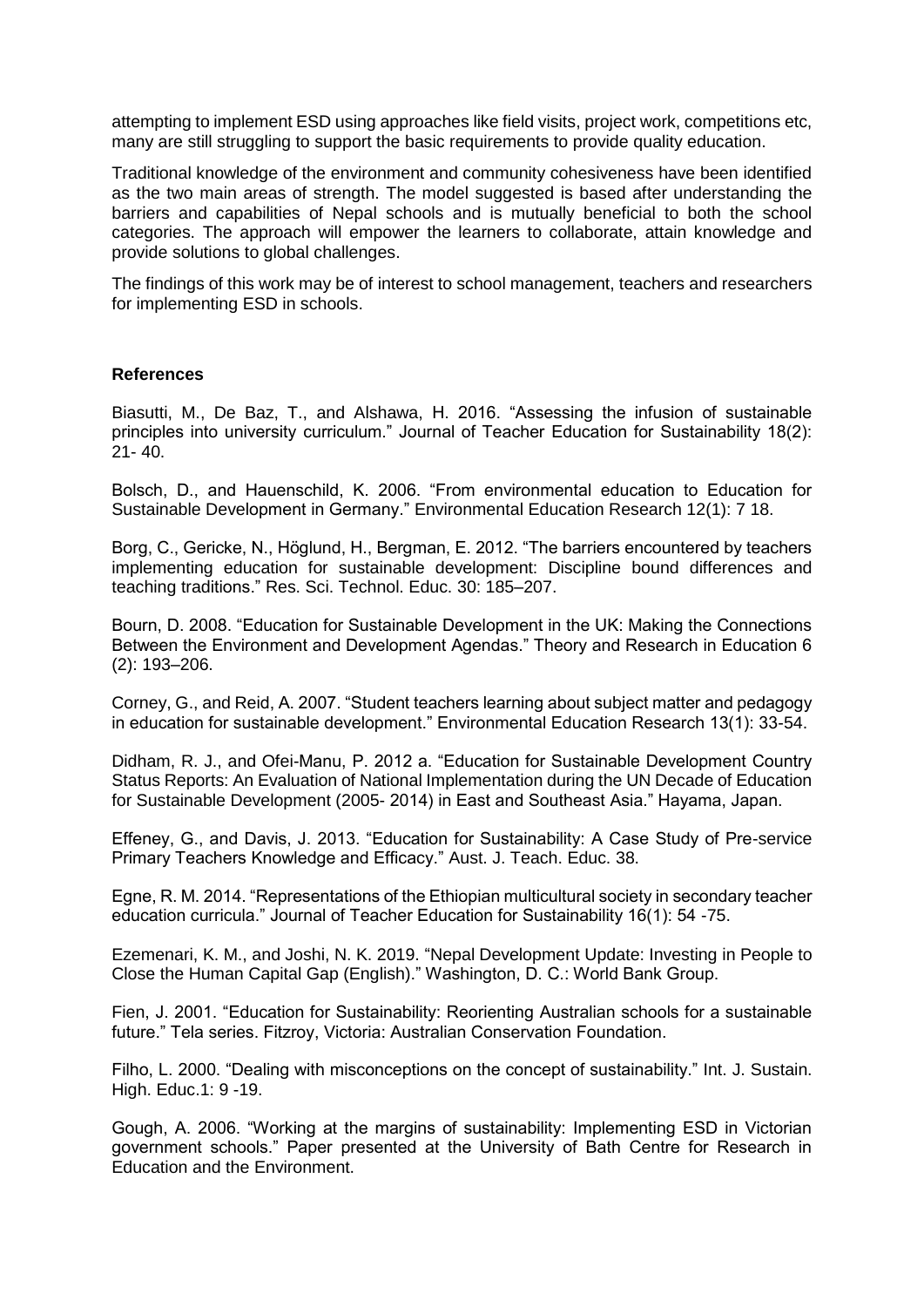Gough, A. 2013 b. "The emergence of environmental education research: a 'history' of the field. In International Handbook of Research on Environmental Education, edited by Stevenson, R. B., Brody, M., Dillon, J., and Wals, E.J., Routledge, 13–22.

Green, M., and Somerville, M. 2015. "Sustainability education: researching practice in primary schools." Environmental Education Research 21(6): 832- 845.

IPCC. 2013. "Climate Change: The Physical Science Basis." Contribution of Working Group I to the Fifth Assessment Report of the Intergovernmental.

Jeronen, E., Palmberg, I., & Yli-Panula, E. 2017. "Teaching methods in biology education and sustainability education including outdoor education for promoting sustainability - a literature review." Educational Sciences 7(1).

Kang, W. 2019. Perceived Barriers to Implementing Education for Sustainable Development among Korean Teachers. Sustainability 11(9): 2532

Ketlhoilwe, M. P. 2010. "Education for sustainable development in higher education institutions in southern Africa." International Journal of Scientific Research in Education 3(3): 141- 150.

Lee, E., Son, Y., and Bang, D. 2017. "Analysis of elementary and secondary school teachers' perceptions of education for sustainable development (ESD)." J. Fish. Mar. Sci. Educ. 29: 1584–1599.

Littledyke, M. 2008. "Science education for environmental awareness: Approaches to integrating cognitive and affective domains." Environmental Education Research 14(1):1- 17.

Mochizuki, Y. 2016. "Educating for Transforming Our World : Revisiting International Debates Surrounding Education for Sustainable Development." Current Issues in Comparative Education 19(1).

McKeown, R., and Hopkins, C. 2010. "Rethinking climate change education: Everyone wants it, but what is it?" Green Teacher 89:17- 21.

Mogren, A., and Gericke, N. 2017. "ESD implementation at the school organisation level, Part 1 – investigating the quality criteria guiding school leaders work at recognized ESD schools." Environmental Education Research 23(7):972-992.

Martha, C. M., Richard R. P., Annie, O., Alison, B., and Willandia, A. C. 2017. "Identifying effective climate change education strategies: a systematic review of the research." Environmental Education Research.

Mweti, I., and Van Wyk, H. 2005. NSSC Development Studies. Module 2. Cambridge: Cambridge University Press.

Nolet, V. 2009. "Preparing Sustainability-Literate Teachers in Teachers College Record." New York 111(2): 409-415.

Nolet, V. 2016. "Education for sustainability: Principles and practices for teachers." New York: Routledge.

Nordén, B. 2018. "Transdisciplinary teaching for sustainable development in a whole school project." Environmental Education Research 24(5): 663-677.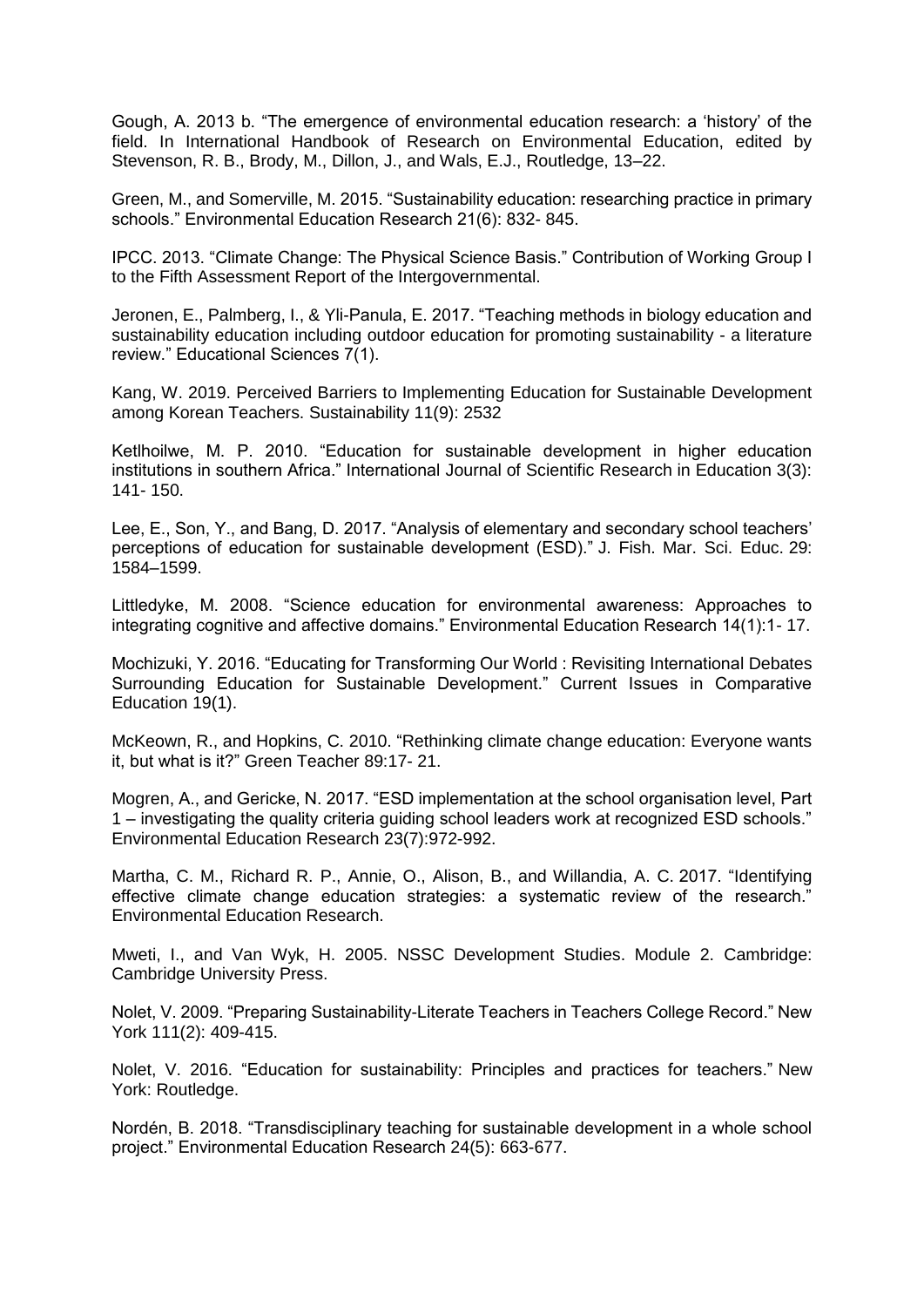Olsson, D., Gericke, N., and Chang Rundgren, S.N. 2016. "The effect of implementation of education for sustainable development in Swedish compulsory schools- Assessing pupils sustainability consciousness." Environmental Education Research 22(2): 176- 202.

Peterson, A. and, Warwick, P. 2014. "Service or service learning - a review of recent citizenship teaching and learning accepted educational policies in England." Citizenship Teaching and Learning 9(3).

Reid, A. 2002. "Environmental change and sustainable education." In Teaching geography in secondary schools, edited by M. Smith, 225-244. London: The Open University.

Reid, A., and Petocz, P. 2006. "University lecturers' understanding of sustainability." High. Educ. 51: 105-123.

Schurink, W., Fouché, C. B., and De Vos, A. S. 2011. "Qualitative Data Analysis and Interpretations." In Research at Grass Roots. To the Social Sciences and Human Service Professions, edited by A. S. De Vos, H. Strydom, C. B. Fouché, and C. S. L. Delport, 397-423.

Scott, S. 2008. "Educational research: Quantitative and qualitative and mixed approaches." Boston: Allyn and Bacon.

Spiropoulou, D., Antonakaki, T., Kontaxaki, S., and Bouras, S. 2007. "Primary teachers' literacy and attitudes on education for sustainable development." J. Sci. Educ. Technol. 16: 443 - 450.

Stapp, W. 1969. "The concept of environmental education." Journal of Environmental Education. 1 (1):33- 35.

Summers, M., Childs, A., and Corney, G. 2005. "Education for sustainable development in initial teacher training: Issues for interdisciplinary collaboration." Environ. Educ. Res. 11:623- 647.

Tilbury, D., Stevenson, B. R., Fien, J., and Schreuder, D. 2002. "Education and Sustainability Responding to the Global Challenge." IUCN Commission on Education and Communication CEC.

Tilbury, D. 2011. "Education for sustainable development: An expert review of processes and learning." Paris: UNESCO.

Retrieved from <http://unesdoc.unesco.org/images/0019/001914/191442e.pdf>

United Nations Environment Programme. 2012. GEO5 global environment outlook: Environment for the future we want.

UNDP Nepal. 2014.

[http://www.np.undp.org/content/nepal/en/home/operations/projects/poverty\\_reduction/snpc/n](http://www.np.undp.org/content/nepal/en/home/operations/projects/poverty_reduction/snpc/nepal-braces-for-graduation-from-an-ldc.html) [epal-braces-for-graduation-from-an-ldc.html](http://www.np.undp.org/content/nepal/en/home/operations/projects/poverty_reduction/snpc/nepal-braces-for-graduation-from-an-ldc.html)

UNESCO. 2006. "Framework for the UNDESD international implementation scheme.", Retrieved from [http://unesdoc.unesco.org/images/0014/001486/148650e.pdf.](http://unesdoc.unesco.org/images/0014/001486/148650e.pdf)

UN Agenda 21 in English version is available at: <http://www.un.org/esa/sustdev/documents/agenda21/english/Agenda21.pdf>

UN. 2015. "Transforming our world: the 2030 Agenda for Sustainable Development." Retrieved from:<https://sustainabledevelopment.un.org/post2015/transformingourworld>